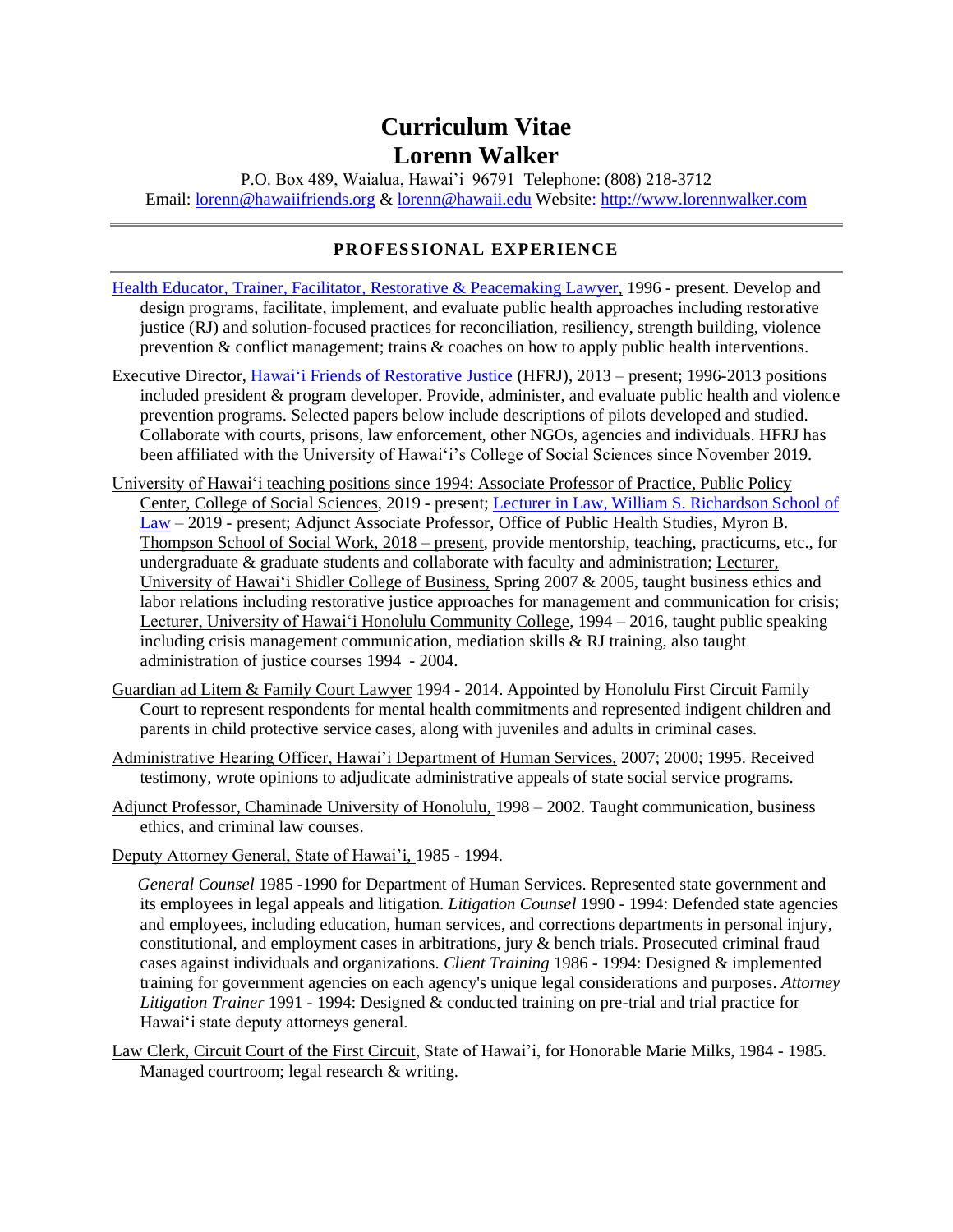- Law Clerk, District Court of the First Circuit Court, State of Hawai'i, for Honorable Russell Kono & other district court judges, 1983 - 1984. Legal research & writing.
- Law Clerk, ITT Corporation, New York City, Patent and intellectual property litigation, January May 1983. Legal research & writing; attended depositions.
- Administrative Hearing Officer, State of Massachusetts Department of Public Welfare, Boston, Massachusetts, 1981 - 1982. Received testimony, decided & published administrative appeals.
- Teacher & Director, Children's House Montessori School, Santa Cruz, California, 1971 1973 teacher; 1974 – 1975 director. Taught pre-school & kindergarten; designed curriculum & materials; developed special education program earning State of California tuition reimbursement for more effectiveness in educating disabled students than California's special education programs. Director duties included supervision of teachers; maintenance of facilities; and school administration.

#### **EDUCATION**

University of Wisconsin, Solutions-Focused Business Professional Certificate, 2011, Solution-Focused Brief Therapy Certificates, 2004 & 2006

University of Hawai'i at Manoa, School of Public Health, MPH, Health Education, 1996

Hawai'i State Department of Education, Adult Education Teacher Certification, 1995

Northeastern University School of Law, JD, Boston, MA, 1983

University of Hawai'i, BA, Communication, Manoa, 1980

Leeward Community College, AA, Pearl City, O'ahu, 1978

St. Nicholas Training Centre for the Montessori Method of Education, Teaching Certificate pre-school & K-3<sup>rd</sup> grade, correspondence training from London, England with oral & written examination of Montessori philosophy and materials at University of California San Diego, La Jolla, California, in course taught by Dr. Maria Montessori's former students Margaret Homfray & Phoebe Child, 1971

#### **SELECTED PUBLICATIONS**

#### **Books:**

Walker, 2012, *[Aging With Strength,](http://www.amazon.com/Aging-With-Strength-Lorenn-Walker/dp/148114992X/ref=sr_1_1?ie=UTF8&qid=1360901800&sr=8-1&keywords=aging+with+strength)* CreateSpace.

Van Wormer & Walker, Eds. 2013, *[Restorative Justice Today: Practical Applications,](https://www.amazon.com/Restorative-Justice-Today-Practical-Applications/dp/1452219915/ref=sr_1_2?dchild=1&keywords=restorative+justice+today&qid=1609011756&sr=8-2)* Sage.

Walker & Greening, 2011, *[Reentry & Transition Planning Circle for Imprisoned People](http://www.amazon.com/Reentry-Transition-Planning-Circles-Incarcerated/dp/0615529429/ref=sr_1_2?ie=UTF8&qid=1318274616&sr=8-2)*, Hawai'i Friends of Justice & Civic Education.

**Articles, Book Chapters & Book Reviews** (most articles & chapters peer reviewed & many available from [SSRN](https://www.ssrn.com/index.cfm/en/) & [lorennwalker.com](http://lorennwalker.com/publications/) or on request fro[m lorenn@hawaii.edu\)](mailto:lorenn@hawaii.edu):

Walker (in press). The ACE Controversy, In *Trauma Informed Law: A Primer for Practicing Lawyers*, H. Maki, J.K. Wright, et al, Eds. American Bar Association.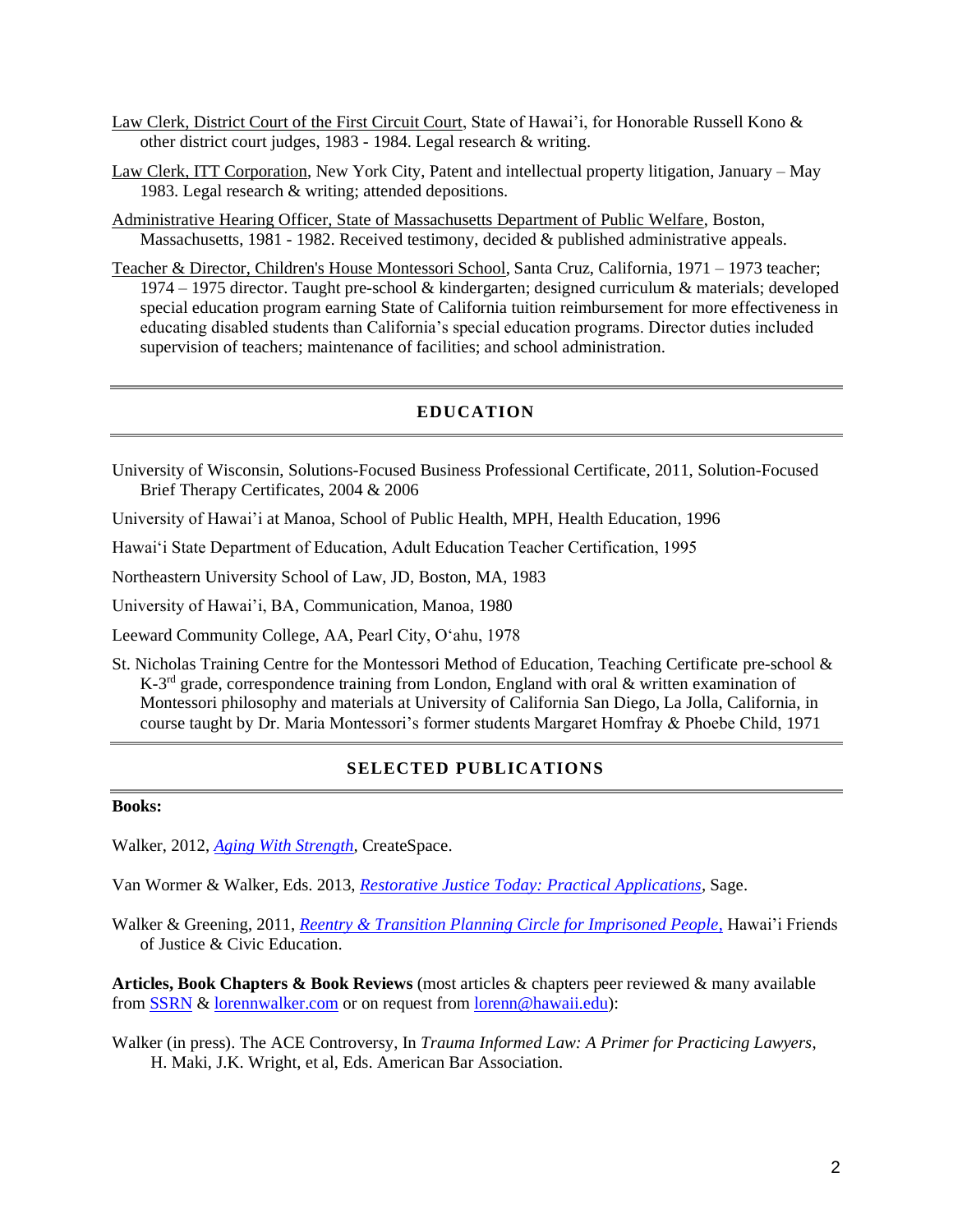- Walker (2022). Childhood Adversities Don't Have to be Damaging, In *Women and the Criminal Justice System: Gender, Race, and Class*, Eds. K. van Wormer & C. Bartollas. Taylor & Francis.
- Walker, Kobayashi & Lum (2021). *Kapilipono Federal Specialty Court Program to Decrease Incarceration,* Idaho Law Review.
- Kaulukukui & Walker (2021). Comparison of Native Hawaiian Traditional Ho'oponopono and Modern Restorative Justice Practices, *Comparative Restorative Justice.* Ed. T. Gavrielides: New York: Springer, 305-323.
- Walker & De Reu (2021), How Reentry Planning Circles Help Loves Ones Heal and Benefit Incarcerated People, In Auer Verlag, C., (Ed.) *The "The Power of We" Community-based Interventions in Counseling and Therapy,* Heidelberg, Germany.
- Walker & Kobayashi, June 2020, Hawai'i Federal Court Restorative Justice Circle Pilot Project, *Federal Probation Journal*.
- Walker & Bilmes Goldstein, 2019, The Implications of Hawai'i's Multicultural Contexts and Victim Participants' Shuttled Information Provided for Restorative Reentry Planning Circles, In *Global Perspectives on Victimization Analysis and Prevention*, Ed. J. Ayodele, IGI Global Publications.
- Walker, 2019, book review: *Safeguarding and Empowering Crime Victims: Training manual: Restorative Justice and the Victims' Directive*, Gavrielides & Lyon.
- Walker, Rodgers & Umbreit, 2018. What's Restorative About Teen Court? *Internet Journal of Restorative Justice.*
- Walker, 2018. book review: Irwin, K. & Umemoto, K., 2016. Jacked Up and Unjust: Pacific Islander Teens Confront Violent Legacies. *International Journal of Offender Therapy and Comparative Criminology.*
- Walker & Davidson, 2018. Restorative justice reentry planning for the imprisoned: An evidence-based approach to recidivism reduction, In Gavrielides, T., (Ed.) *The Routledge International Handbook of Restorative Justice* (2018). The Routledge International: London.
- Walker, Tarutani & Furman, 2017. The Power of Restorative Apologies (Real and Imagined) for Victims & Offenders, *Temida.*
- Walker, 2017. Restorative Reentry Planning Circles for Imprisoned People. *European Conference on Restorative and Therapeutic Justice*, San Sebastian, Spain.
- Walker, 2017. Restorative Justice & Race Inequality, Hawai'i, USA. In T. Gavrielides, *25 Restorative Justice case studies*, RJ4ALL Publications: London.
- Walker & Tarutani, 2017. Restorative justice and violence against women: an effort to decrease the victim-offender overlap and increase healing. In D. Halder & K. Jaishankar (Eds.) *Therapeutic Jurisprudence and Overcoming Violence against Women*. Hershey, PA: IGI Global.
- Walker, 2016. Brazil's APAC Prisons: Applying a Restorative Justice, Solution-Focused, and Public Health Approach. In Wright (Ed.) *Lawyers as Changemakers: The Global Integrative Law Movement,* Chicago, Illinois: American Bar Association.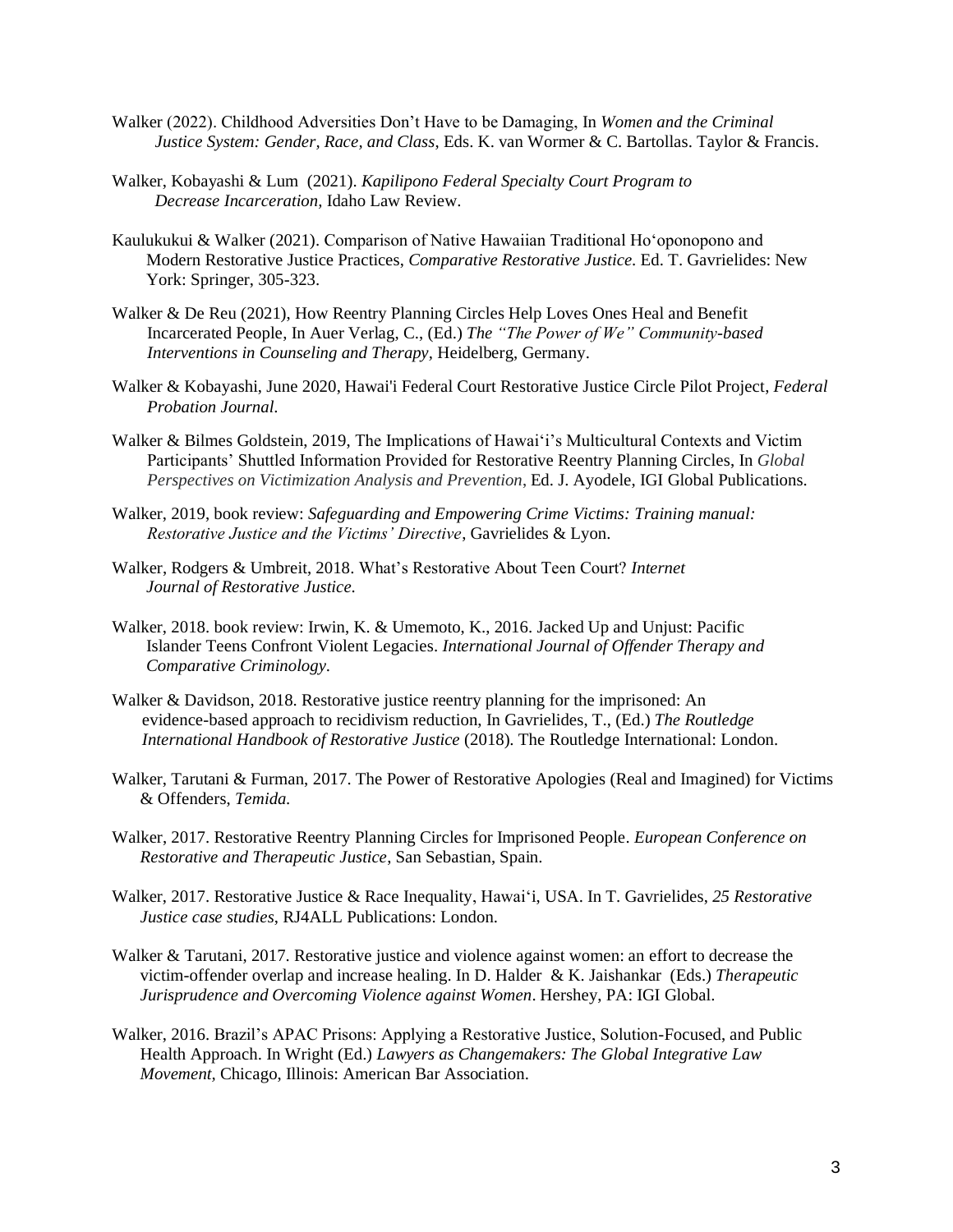- Walker, 2016. Restorative Practices in Hawai'i's for Juveniles. In K. Jaishankar, (Ed.) *Interpersonal Criminology*, New York, NY: CRC Press Taylor & Francis Group.
- Walker, 2016. [The Forgiveness Project: stories for a vengeful age / Dancing with the energy of conflict](http://www.tandfonline.com/doi/abs/10.1080/20504721.2016.1197545)  [and trauma: letting go, finding peace in families, communities and nations,](http://www.tandfonline.com/doi/abs/10.1080/20504721.2016.1197545) *Restorative Justice and International Journal*, 4:2, 284-287.
- Walker, 2015. Reentry circles for the innocent: the psychological benefits of restorative justice and taking responsibility in response to injustice. In Gavrielides, (Ed.) *The Psychology of Restorative Justice: Managing the Power Within*, Farnham, England: Ashgate Publishing.
- Walker, Tarutani & McKibben, 2015. Benefits of Restorative Reentry Circles for Children of Incarcerated Parents in Hawai'i. In *Promoting the Participation of Children across the Globe: From Social Exclusion To Child-Inclusive Policies,* Gal & Faedi Duramy, (Eds.) London: Oxford University Press.
- Walker & Kobayashi, 2015. Restorative & Therapeutic Reentry Rituals. In *Offender release and supervision: The role of Courts and the use of discretion,* Evans, (Ed.) Netherlands: Wolf Legal Publishing.
- Walker, 2015. Applied positive criminology: Reentry and transition planning circles for incarcerated people and their loved ones, In *Positive Criminology: The Good Can Overcome the Bad,* Ronel & Segev (Eds.) London: Routledge Books.
- Walker, 2014, Book Review: Givelber, D. & Farrell, A., 2012, Not guilty: Are the acquitted innocent? *International Journal of Offender Therapy and Comparative Criminology, 5*8:993-994.
- Walker, 2013, Restorative Justice: Definition & Purpose, In van Wormer & Walker, 2013, *Restorative Justice Today: Practical Applications,* Los Angles, CA: Sage.
- Walker, 2013, Remembering Bob Shapel: A Prison Dialogue at Walla Walla, In van Wormer & Walker, 2013, *Restorative Justice Today: Practical Applications,* Los Angles, CA: Sage.
- Walker, Johnson & van Wormer, 2013, Brazil's Restorative Prisons, In van Wormer & Walker, 2013, *Restorative Justice Today: Practical Applications,* Los Angles, CA: Sage.
- Walker, 2013, Restorative Celebrations for Parolee and Probationer Completion: The Importance of Ritual for Reentry In van Wormer & Walker, 2013, *Restorative Justice Today: Practical Applications,* Los Angles, CA: Sage.
- Walker, 2012, Solution-Focused Reentry and Transition Planning for Imprisoned People. In De Jong & Berg's *Interviewing for Solutions*. New York, NY: Norton.
- Walker, 2012, Facilitator Development and Training for Reentry Planning Circles, *Offender Programs Report: Social and Behavioral Rehabilitation in Prisons, Jails and the Community,* 16:1, May/June.
- Walker, 2010, *Huikahi Restorative Circles: Group Process for Self-Directed Reentry Planning and Family Healing*, European Journal of Probation, Walker, October 2010, 2:2, p. 76-95.
- Walker & Greening, 2010, *Huikahi Restorative Circles: a public health approach for reentry planning*, Federal Probation Journal, 74:1.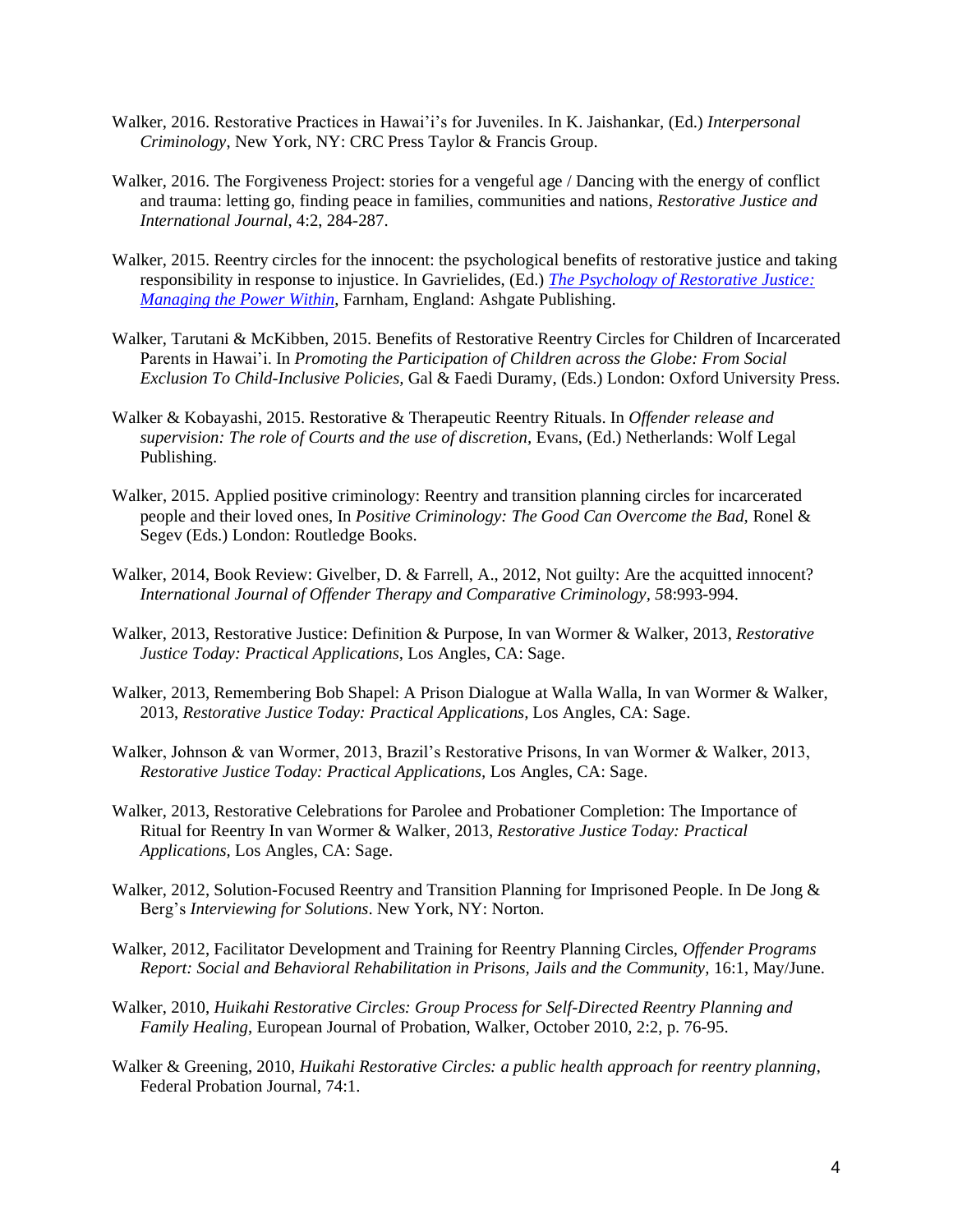- Walker, 2010, Chapter 35, Strength Identification, In Nelson's, *Doing Something Different: Solution-Focused Brief Therapy Practices*, New York, NY: Routledge.
- Walker, 2010, *You're Gonna Make It: Reentry Planning at a Hawai'i Women's Prison*, Van Wormer, Working with Female Offenders: A Gender-Sensitive Approach, Hoboken, New Jersey: Wiley & Sons.
- Walker, 2010, *Working with Victims,* Wright, Lawyers as Peacemakers, Practicing Holistic, Problem-Solving Law, Washington, DC: American Bar Association.
- Walker, 2009, *Modified Restorative Circles: A Reintegration Group Planning Process That Promotes Desistance,* Contemporary Justice Review, Vol. 12, No. 4, 419-431.
- Walker, 2009, *Restorative Circles: Helping Imprisoned People & Loved Ones Meet Their Needs,* Correctional Service of Canada, Restorative Justice Week Kit.
- Walker & Hayashi, 2009, *Pono Kaulike: Reducing Violence with Restorative Justice and Solution-Focused Approaches*, Federal Probation Journal.
- Brady & Walker, 2008, *Restorative Justice is a Mandated Component of Hawai'i's Reentry System*, Justice Connections*,* Issue 6.
- Walker, 2008, *Italy's Inspiring Growth Mindset: How the Juvenile Detention Centre "Ferranti Aporti" Teaches Compassion and Kindness*, Italian Corrections & Juvenile Justice Department, Study Research and International Activities.
- Walker, 2008, *Waikiki Youth Circles: A Goal Setting Group Process for Disconnected Youth,* Journal of Family Psychotherapy, 19:1.
- Walker, 2008, *Violence Prevention through Cooperative Learning,* Reclaiming Children and Youth: the journal of strength-based interventions, 15:1 Spring 2006, Reprinted in Montessori Leadership.
- Walker & Hayashi, 2007, *Pono Kaulike: A Hawai'i Court Provides Restorative Justice Practices for Healing Relationships,* Federal Probation Journal, 71.
- Walker, 2007, Juvenile Violence 1861 1885 (Civil War Era), *In L. Finley Encyclopedia of Juvenile Violence,* Westport Ct: Greenwood Publishing.
- Walker, 2007, Implementation of Solution-Focused Skills in a Hawai'i Prisons, Reading 4, *Interviewing for Solutions*, 302-308, 3rd Edition, Dejong & Berg, Norton: CA.
- Walker & Sakai, 2006, *A Gift of Listening for Hawaii Inmates,* Corrections Today, December.
- Walker, Sakai & Brady, 2006, *Restorative Circles: A Reentry Planning Process for Inmates,* Federal Probation Journal, 70:1.
- Walker, 2006, Young and Homeless in Waikiki: What do They Need? *Here! urbanism, design and planning, No 1.*
- Walker, 2005, *E Makua Ana Youth Circles: A Transition Planning Process for Youth Exiting Foster Care,* Justice Connections, No. 21.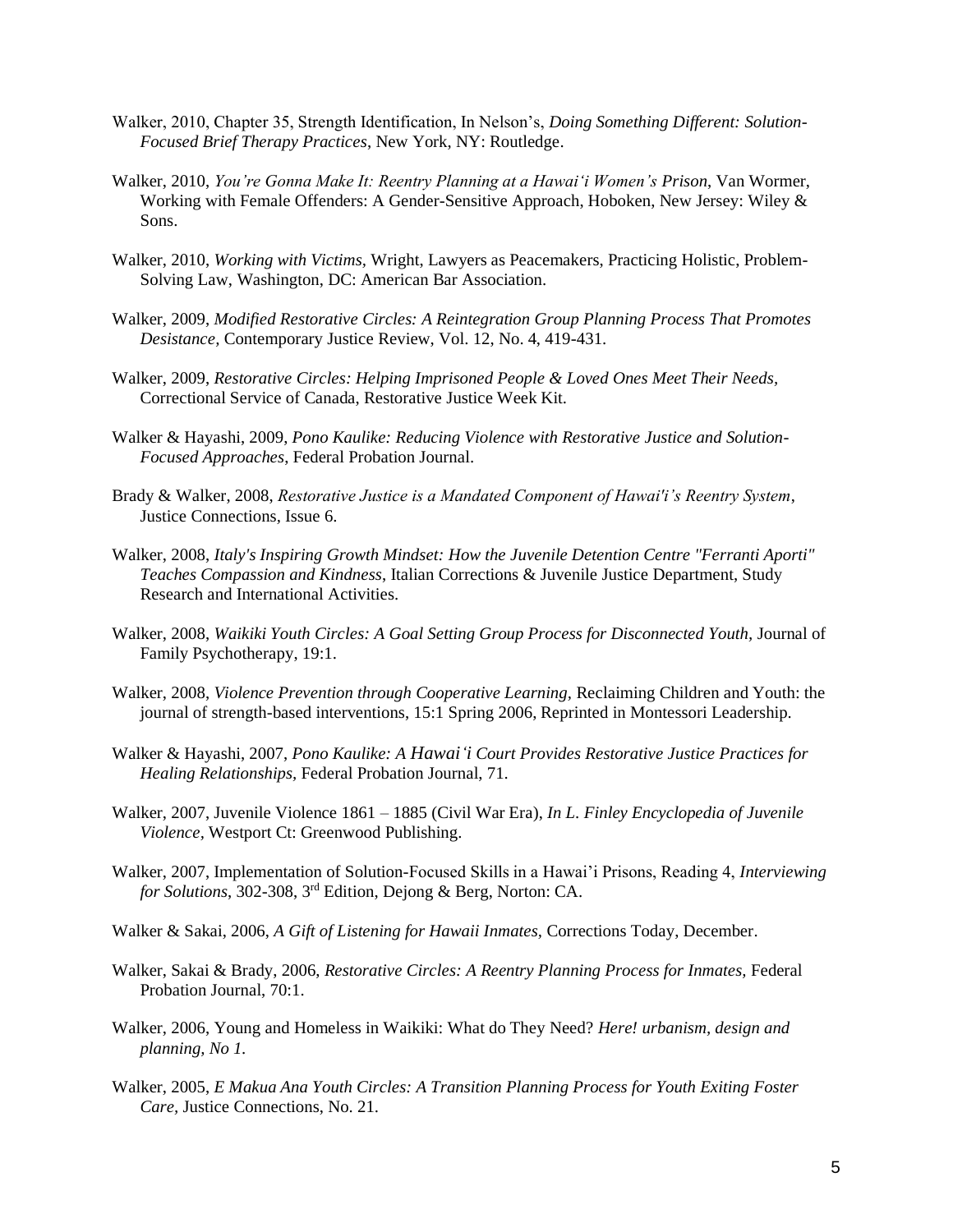Walker, 2005, *Reading Stories to Change the World,* Principal Leadership.

Walker, 2005, *A Cohort Study of 'Ohana Conferencing in Child Abuse and Neglect Cases,* American Humane Society, Protecting Children,19:4.

Walker & Hayashi, 2004, *Pono Kaulike a Pilot Restorative Justice Program,* Hawai'i Bar Journal.

- Walker, 2004*, Restorative Justice Without Offender Participation: A Pilot Program for Victims,*  [International Institute for Restorative Practices](http://www.iirp.org/library/lwalker04.html) (IIRP).
- Walker, 2002, *Conferencing: A New Approach for Juvenile Justice in Honolulu,* Federal Probation Journal, 66:2.
- Walker, 2001, *Finding Strength From My Fall,* Walker, Oxygen Magazine, May/June.
- Walker, 2001, *Beyond Policy: Conferencing on Student Behavior,* Principal Leadership, 1:7.
- Walker, 2001, *Conferencing: Western Application of Indigenous Peoples' Conflict Resolution Practices,* Fifth National Conference on Family and Community Violence Prevention, Los Angeles, California.
- Walker, 2000, *Hawaii Public Housing Implements Conferencing: A Restorative Approach to Conflict Resolution*, Journal of Housing & Community Development.
- Walker, 2000, *Conferencing: A Group Process That Promotes Resiliency*[, International Institute for](https://www.iirp.edu/news/conferencing-a-group-process-that-promotes-resiliency)  [Restorative Practices,](https://www.iirp.edu/news/conferencing-a-group-process-that-promotes-resiliency) IIRP.

Walker, 1999, *Drug Baby Myth and Its Consequences on Children,* Journal of Child & Youth Care, 13:4.

#### **WORKING PAPERS**

Richardson, J. & Walker, L., *Predicting the Effects of Reducing Recidivism on Prison Population*

Walker, L., Goldstein, L., *Creating Peace by Restoring Relationships for Hawai'i's Imprisoned Women with Cooperative Learning & Restorative Justice*

#### **EDUCATIONAL MEDIA PRODUCTIONS**

- *The Redemption Project,* CNN 2019. Facilitated a restorative circle at Alaska's maximum security prison for the people harmed by a drug related murder [featured on CNN](https://www.cnn.com/shows/redemption-project-van-jones)
- *Sage restorative justice videos*, Sage Publications 2017. Organized and featured in educational videos: 1) *Restorative Justice for Schools* "[H]aving the opportunity to express [shame] is very important for health and for having positive, peaceful behavior" [Lorenn Walker, 2016](http://sk.sagepub.com/video/skpromo/gGzwNs/restorative-justice-for-schools)

2) *Restorative Justice for Violent Offenses* "Restorative justice is a public health approach to conflict and wrongdoing" [Lorenn Walker, 2016](http://sk.sagepub.com/video/skpromo/veGMCq/restorative-justice-for-violent-offenses)

3) *Restorative Reentry Planning Circles for the Imprisoned* "Restorative justice, to me in a nutshell is healing for people who have been harmed by conflict and wrongdoing and social injustice. It focuses on what people need to repair the harm" [Lorenn Walker, 2016](http://sk.sagepub.com/video/skpromo/n6rAXU/redefining-justice-the-restorative-approach)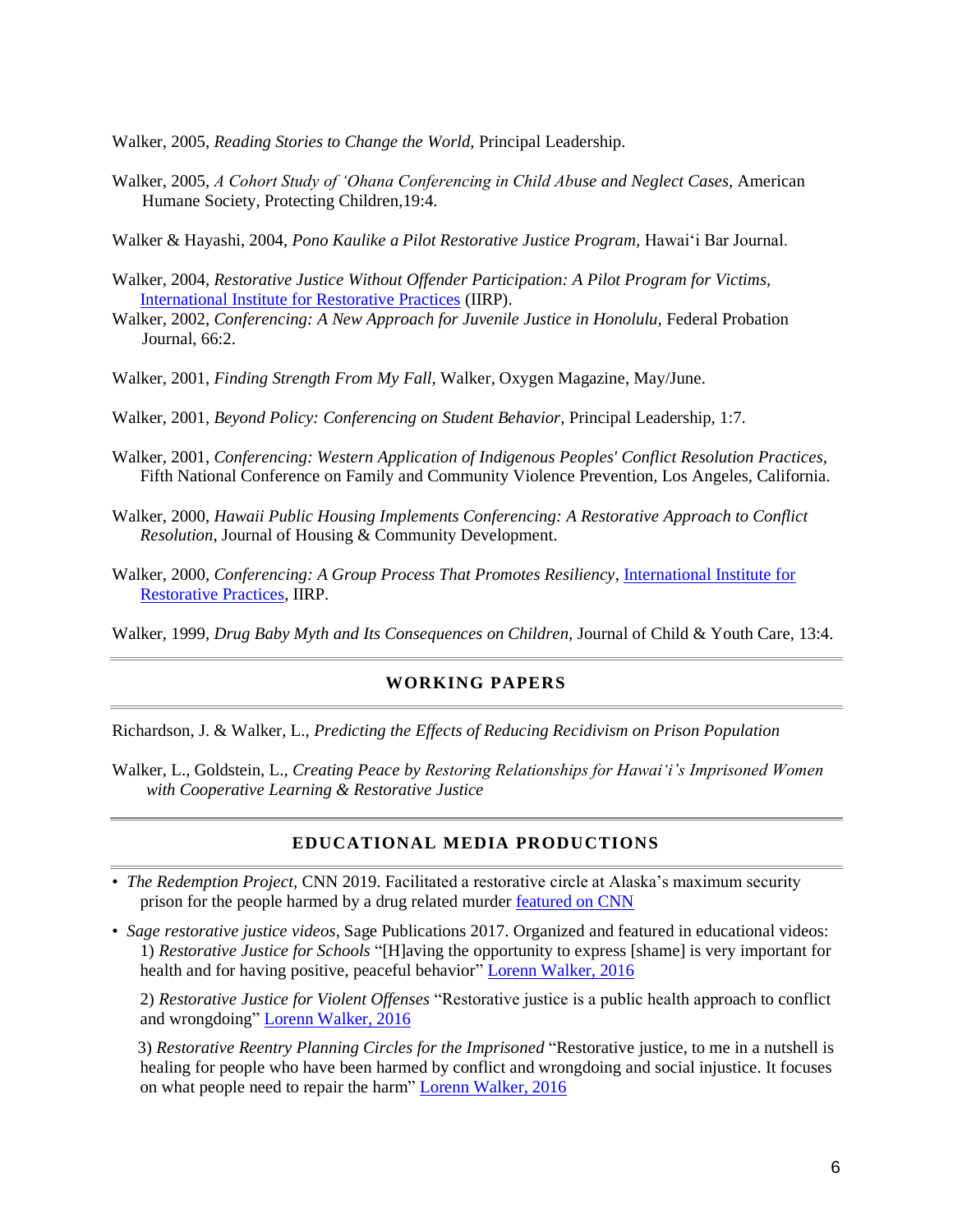- *Confronting*, [Oprah Winfrey Network, 2011.](http://www.oprah.com/own-confronting/Colleen-Meets-Her-Husbands-Killer) Facilitated restorative dialogue at Washington State Penitentiary with a family and the incarcerated person convicted for murder of their loved one
- *[Apology & Forgiveness](http://www.apologyletter.org/)* Provides website for preparing restorative apologies, addressing forgiveness and dealing with hardship with Ben Furman, M.D., 2009 – present
- *Ice: Advice from Recovering Users*, video crystal methamphetamine prevention, 2000
- *Conferencing: A New Approach to Juvenile Justice in Hawai'i*, video restorative conferencing, 2000
- *Success Against the Odds*, video teen pregnancy prevention, 1996
- *Smoking Sucks*, video youth non-smoking promotion, 1995
- *Jimmy Cliff* interview video to motivate high school students to stay in school, 1992

## **EDITORIAL REVIEWER**

*Traumatology,* American Psychological Association, 2014 – present

*Alaska Journal of Dispute Resolution,* editorial board, 2013 – present

*Internet Journal of Restorative Justice*, editorial board, 2013 – present

*International Journal of Offender Therapy and Comparative Criminology,* 2012 – present

*Oxford University Press,* 2012

*Contemporary Justice Review: Issues in Criminal, Social and Restorative Justice*, 2003 – present

## **PRO BONO & OTHER PROFESSONAL ACTIVITIES**

Women's Prison Project, member of 31 bipartisan professional women's group advocating for the de carceration of women and girls in Hawai'i

Directing and wrote \$250,000 Hawai'i State GEER grant for higher and continuing education pilot project for Women's Community Correctional Center August 2021 – July 2022.

Senior Research Fellow, 2020-present, Restorative Justice for All (RJ4All) International Institute, London, England

U.S. Dept. of Justice, Office of Justice Programs, 2019-present, grant reviewer

Fulbright Specialist Peer Reviewer, 2018 & 2019, review Fulbright Specialist applications

- Assist NGOs France, Hungry, Alaska, Washington, DC, New Zealand working with imprisoned and/or marginalized people and their loved ones to implement transition circle planning 2015- present
- Facilitated restorative process at Alaska's maximum-security prison and individuals harmed by a drug related murder featured on CNN "The Redemption Projects" aired 2019
- American Public Health Association, member 2016 present
- Collaborative Solutions for Communities, Washington, DC, assisted with *Healing Circle* (replicated version of reentry planning process developed in Hawai'i) March 2015

Hawai'i State Task Force on Juvenile Justice System, August – December 2013, amended and reformed Hawai'i juvenile justice laws (decreased juvenile incarceration from about 80 to 8 youth)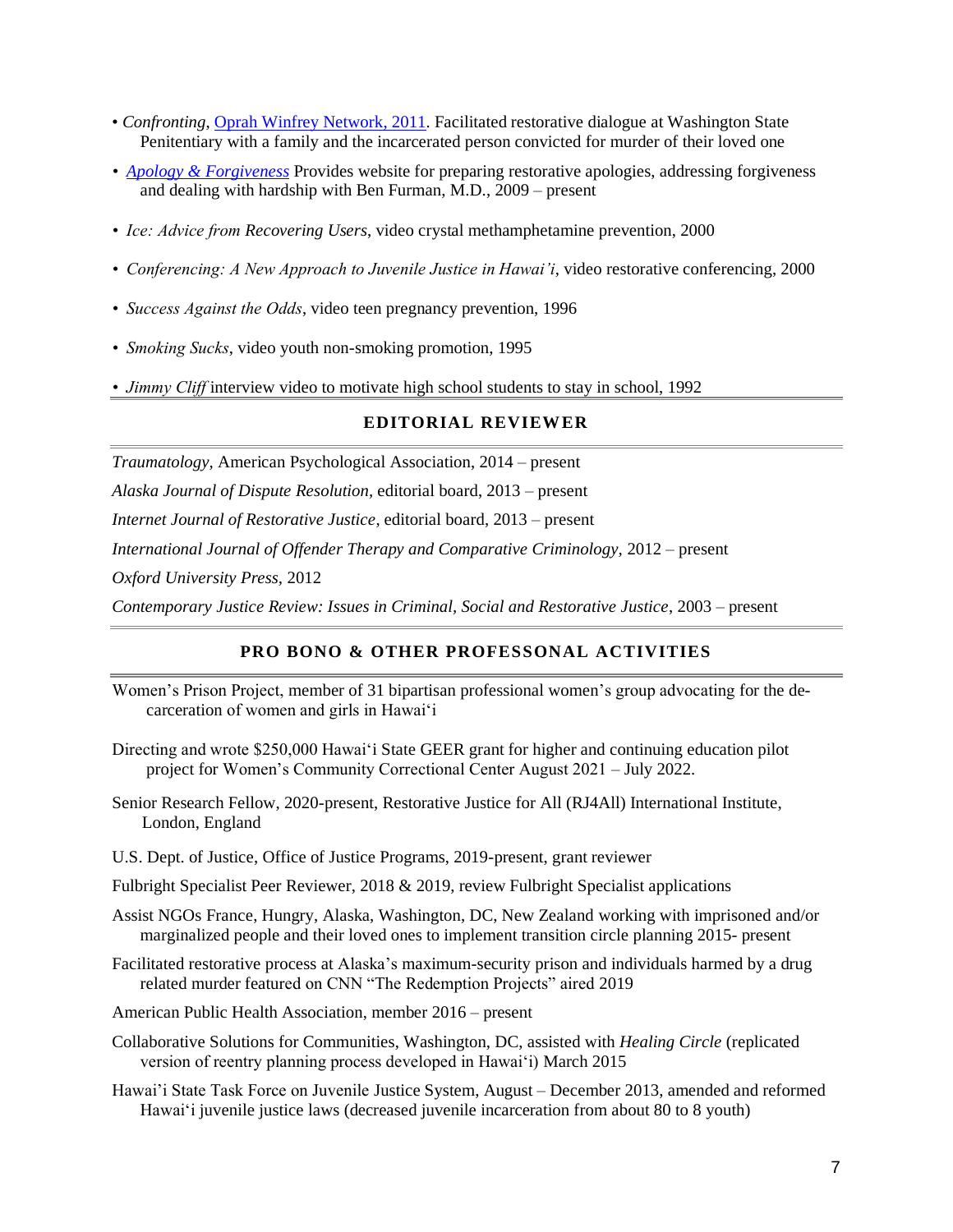- Committee on Education, Communications, and Conference Planning, Hawai'i Access to Justice Commission, 2012 – present
- The Forgiveness Project, London, England, [speakers bureau member for United States](https://www.theforgivenessproject.com/stories-library/lorenn-walker/) 2011 present
- *Restorative Justice & Other Public Health Approaches for Healing: Transforming Conflict into Resiliency*[, blog writer on restorative justice](http://www.lorennwalker.com/blog/) 2008 – present
- U.S. Dept. of Justice, Office of Juvenile Justice and Delinquency Prevention (OJJDP), National Training and Technical Assistance Center (NTTAC), Consultant, December 2009 – present
- Apology & Forgiveness website: [www.apologyletter.org](http://www.apologyletter.org/) co-developed with Ben Furman, M.D., free confidential public service for individuals to consider and prepare meaningful apologies, address forgiveness restoratively, and use solution building to deal with emotional difficulties, 2009 - present
- Untied States District Court for Hawai'i, Mediator, 2003 present.
- *We the People* high school constitutional law program, Judge, Student Coach & Teacher Trainer, 1998- 2003, 2006, & 2009.
- Family Court of the First Circuit, State of Hawai'i, Child Protective Services Mediator, 1997 2001
- Hawai'i State Employment Arbitration Panel, Arbitrator, 1996 2000
- Hawai'i State Bar Association, Child & Parent Advocates, President, 1998 & 1999
- GOALS 2000, Dropout Strategies Sub-Committee, Hawai'i Dept. of Education, Vice Chair, 1994 1995

Waialua High School Mock Trial Attorney Coach, 1984 – 1998

- Central Oahu Youth Services Association, Board Member, 1984 2019
- Hawai'i State Bar, Member, 1983 present
- Hawai'i Women's Community Correctional Center, Intern & volunteer drama, meditation & sewing instructor, 1978 – 1980
- Waialua High School, Debate Coach, 1978 1980
- Hawai'i Secondary School Speech League Judge, 1978 1980 (included judging Barrack Obama in Lincoln Douglas debate at Hawai'i state finals 1979—he won the state championship!)

#### **HONORS & AWARDS**

- 2015 *Steve de Shazer Memorial Award: In recognition of significant contributions to the field of solution focused brief therapy over many years,* Solution Focused Brief Therapy Association
- 2013 2018 *Fulbright Specialist* since 2015 *Senior Fulbright Specialist*, US State Department sponsored international training on peacemaking & conflict management
- 2013 *Outstanding Leadership,* Honolulu, Hawai'i YWCA
- 2011 *John W. Byrd Pioneer Award for Restorative and Community Justice*, National Conference on Restorative Justice
- 2007 *Honorable Mention Nonfiction Writing Contest,* O'ahu Arts Center
- 2005 *Hawai'i Hero of Forgiveness Award*, Hawai'i Forgiveness Project
- 2005 *Rhoda Lewis Public Service Award,* Hawai'i Women's Legal Foundation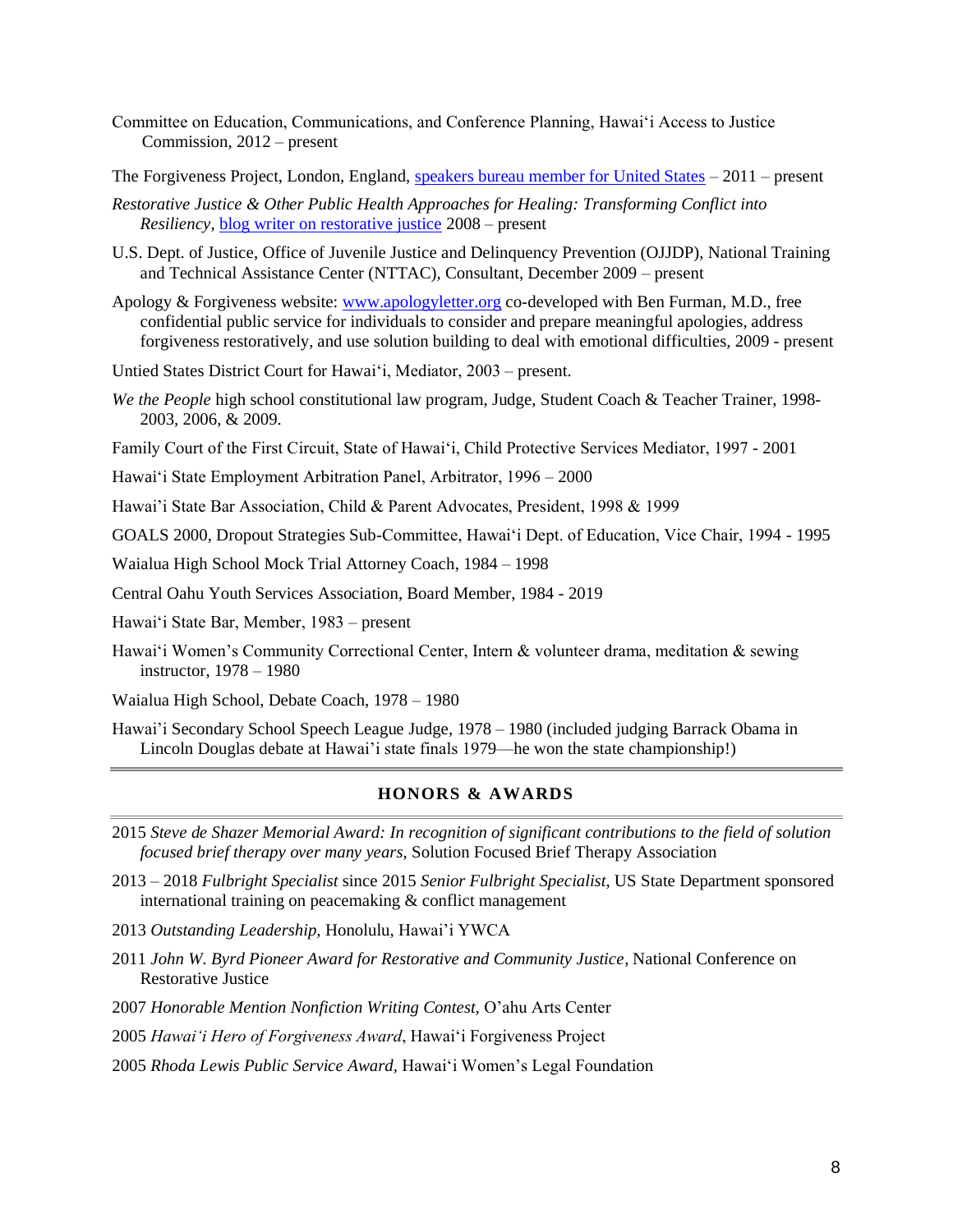# **2022 – 2011 SELECT TRAININGS, CONFERENCES & SPEAKING**

- April 2022, Trainer *Reentry & Transition Planning Circle Facilitation* Restorative Encounters, Delaware (online)
- May 2022, Presenter & trainer *The Power of We*: Community-based Interventions in Counseling & Therapy conference, A new way of working in education, social work and mental health, Berlin, Germany
- Throughout 2020 2021 Arranged & provided online *[Innovation Series](http://hawaiifriends.org/category/speakers/)* workshops with: Ellen Langer, PhD., Harvard University Psychology Professor on mindfulness, June, 2020 (was not recorded); Shadd Maruna, PhD., Queens University Belfast Professor on criminal and substance use desistance July 2020; Howard Zehr and John Braithwaite on restorative justice history and development, December 2020; Phil Zimbardo on the Stanford Prison Experiment, March 2021; and Sister Helen Prejean on death penalty abolition including her bestseller *Dead Man Walking*, May 2021
- November, 2020, Online panel participant *Healing Instead of Punishment*, Alberta Restorative Justice Association, Canada
- November, 2020, Online co-presenter on *Effective Approaches to Promote Positive Adolescent Behavior* – how to develop cooperative learning opportunities instead of segregating troubled students with Mark Van Ryzin, University of Oregon, for Hawai'i State Department of Education
- October, 2020, Online presenter on *Effective Approaches for Positive Adolescent Behavior: Alternatives to Grouping "At-Risk Youth"* for Ku'ikahi Mediation Center
- August 2020, Online co-presenter on therapeutic jurisprudence with Judge Ginger Lerner-Wren for Karnavati University, India
- Spring 2020, Online six-day trainer *Doing Circles Online* workshop with Molly Rowan Leach, Restorative Justice on the Rise
- September 2019, Panel Speaker, *Rethinking the Carceral System: A Collaborative Approach*, Matsunaga Institute for Peace & William S. Richardson School of Law, University of Hawai'i
- June 2019, Keynote speaker on *Restorative Justice in Prisons*, Russell Island, New Zealand
- May 2019, Trainer three-day workshop with Nepal Institute of Justice on pilot restorative justice practice for individual women who have fled domestic violence relationships, Katmandu, Nepal
- November 2018, Panel Presenter on *Restorative Justice in Justice Systems*, Smart on Crime, Restorative Justice Series, Santa Cruz County, California
- October 2018 Plenary speaker on restorative & solution-focused reentry circles, Effective and Humane: Restorative and Maori Justice Approaches to the Prison Crisis, Victoria University, Wellington, New Zealand
- May 2018, Plenary speaker *Science & Crime Prevention Conference*, European Union, Budapest, Hungry
- February 2018, Online trainer two workshop on *Circles Responding to Harm & Reentry Circles*, Office of Alternative Dispute Resolution, New York State Unified Court System

January 2021 (online), 2018 & 2017, Trainer *Hawai'i Harm Reduction Conference* workshops, Honolulu

=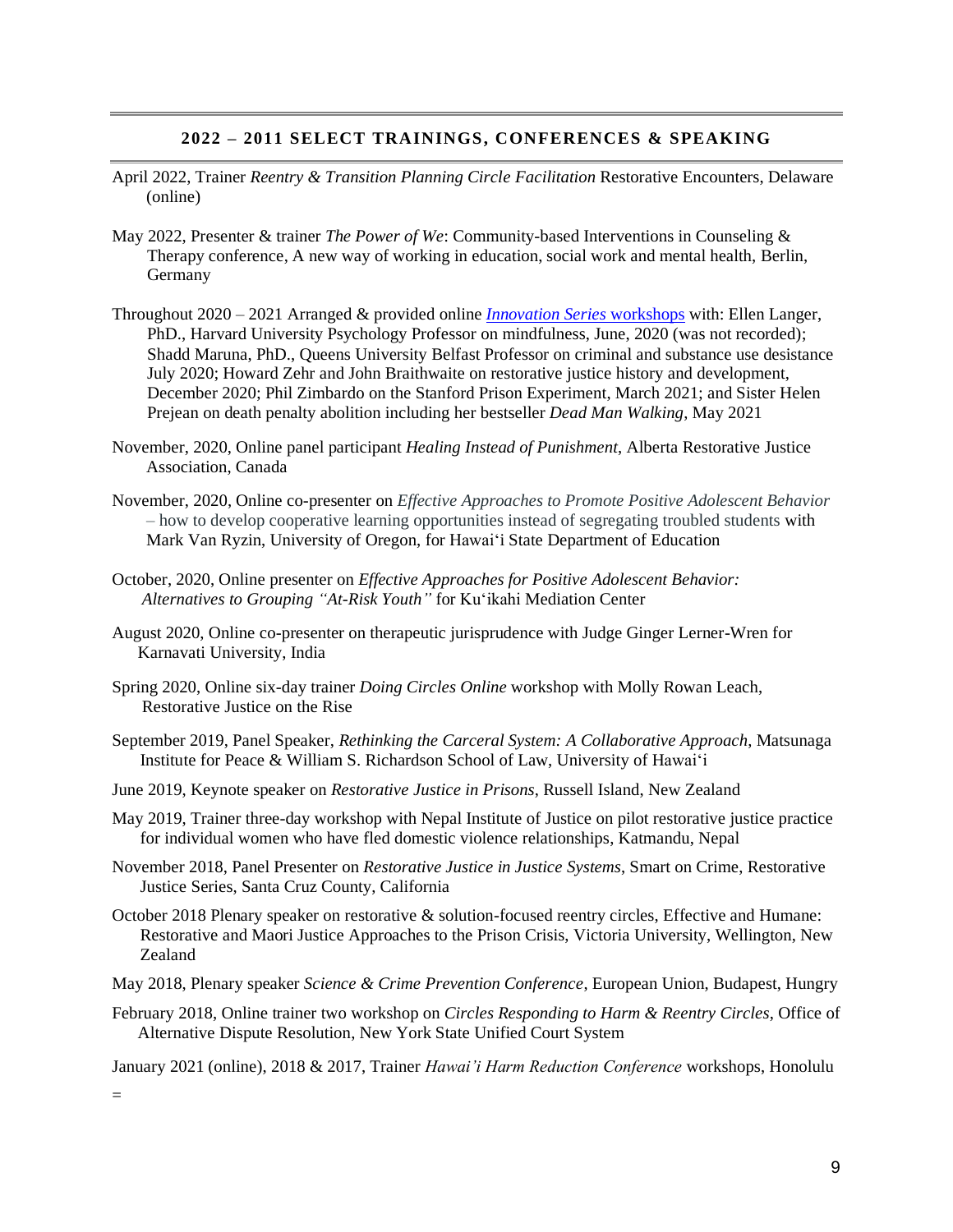- 2017 2019, *Facilitated seven Community Circles* on race, difficult subjects to discuss, compassionate listening, and differences between ho'oponopono & modern restorative justice in collaboration with Hawai'i judiciary's Center for Alternative Dispute Resolution, Honolulu
- August 2017, Plenary speaker on *Restorative Justice and Public Health Approaches for Brazilian Courts,* Brazilian Judicial College, Porto Alegre, Brazil
- August September 2017, *Reentry Planning Circle Training* for corrections and restorative justice practitioners, Porto Alegre, Brazil
- June 2017, Panel presentation Dispute Resolution Processes That Increases Access to Justice, Hawai'i Access to Justice annual conference, Honolulu
- April 2017, Integrative law movement including restorative justice & therapeutic jurisprudence with J. Kim Wright, *Lawyers as Changemakers* (Ed.), Hawai'i Supreme Court, Honolulu
- January April 2017, Provided three Honolulu panel presentations on incarceration and prison construction problems including for Innocence Project, Richardson School of Law University of Hawai'i, Manoa
- November 2016 Presentation on restorative justice for Hawai'i Women's Lawyer Foundation at Hawai'i State Bar Association with federal judge Leslie Kobayashi & Cecilia Chang director state judiciary's Alternative Dispute Resolution Center, Honolulu
- June 2016, Workshops on *Restorative Justice & Mindfulness*, 3rd International Symposium on Restorative Justice, Skopelos Island, Greece
- June 2016, Plenary speaker, *New Models of Collaborative Justice: Restorative, Therapeutic and Procedural Justice* conference, San Sebastian, Spain
- June 2016, Workshop reentry circles at KU Leuven Institute of Criminology, Leuven, Belgium.
- April 2016, Facilitated Community Circle with professor Angela Davis, Honolulu
- November 2015, Keynote speaker, Solution-Focused Brief Therapy Association annual conference, North Carolina
- June July 2015, Senior Fulbright Specialist project with *Instituto Vasco de Criminología, University of the Basque Country,* restorative justice & solution-focused training and reserach, Donostia, Spain
- May June 2015, Fulbright Specialist project with *Victimology Society of Serbia,* restorative justice & solution-focused training and research, Belgrade, Serbia
- May 2015, Howard Zehr Institute, participant in 3-year consultation project with 34 other RJ practitioners from around the world on the future of restorative justice, Virginia
- July 2014, *Restorative Justice, Responsive Regulation and Complex Problems,* University of Vermont, provided pre-Conference workshop: *Restorative Justice and Solution-Focused Approaches – Changing One Life at a Time,* Burlington, Vermont
- February 2014, *Reentry Circle Training*, developed and provided training for therapists & teachers, Tokyo, Japan
- October 2013, University of Haifa, writers conference for authors of book on *Juvenile Benefits of Restorative Justice*, Haifa, Israel
- January 2013, Plenary speaker *How restorative and solution-focused interventions can be used to address crime and offenses against and by youth,* 2nd International Conference, South Asian Society of Criminology & Victimology, Kanyakumari, India